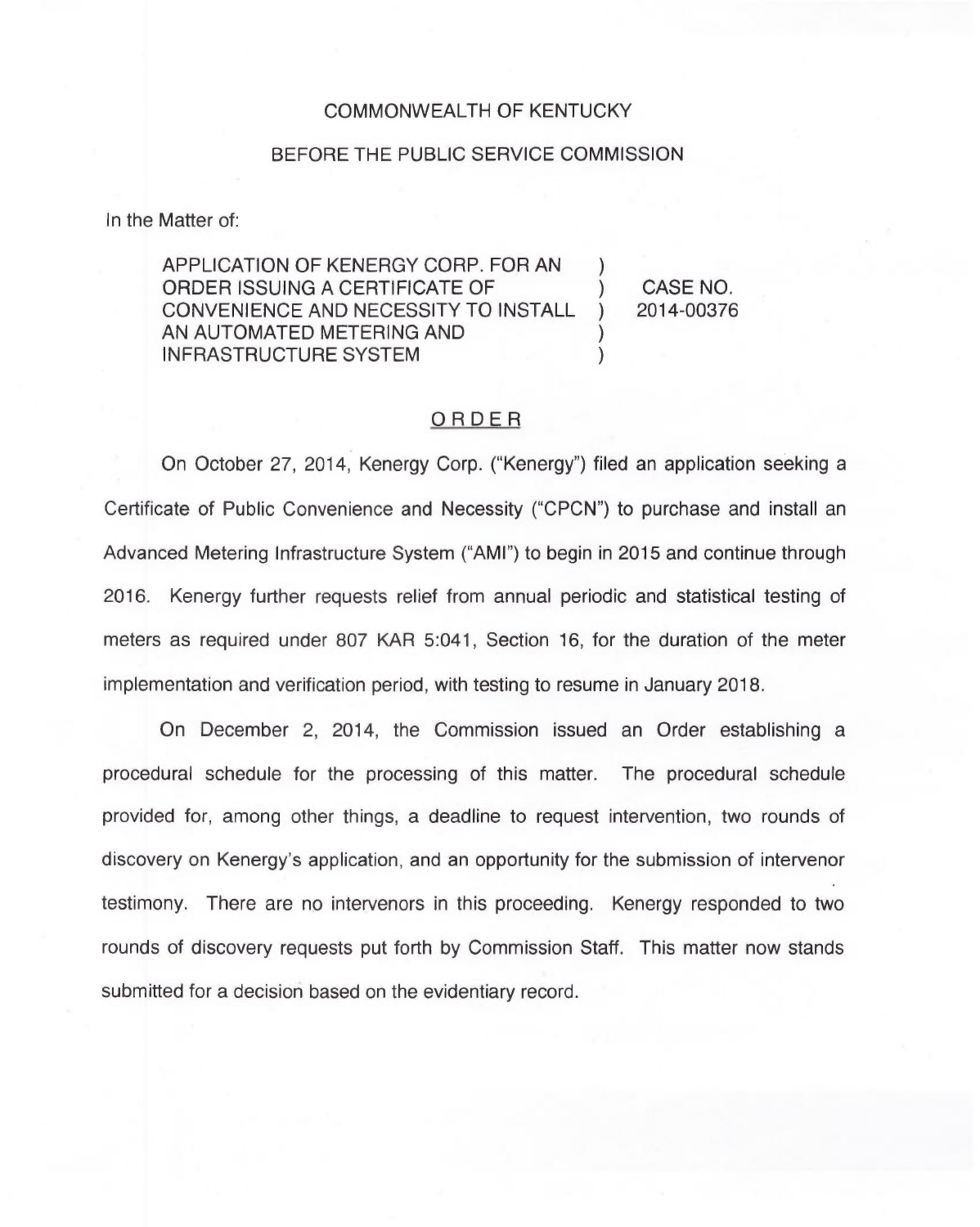## BACKGROUND

Kenergy asserts that, for the past nine years, it has been researching and assessing smart meters and various automated systems capable of, among other things, communicating usage data to customers. Kenergy proposes to purchase and install 56,000 single- and three-phase meters, as well as a meter-data management system ("MDMS") and associated communications equipment and software at a total estimated cost of \$9,719,314. The single- and poly-phase meters proposed in Kenergy's system overhaul will replace electro-mechanical meters currently in use. Kenergy has received loan approval from the U.S. Department of Agriculture's Rural Utilities Service ("RUS") to fund the proposed project.

In early 2014, Kenergy assembled an internal team to develop an AMI Request for Proposal ("RFP"). After reviewing cellular, power line, and radio frequency ("Rf") carrier technologies, the team concluded that Rf techonolgy offered superior data delivery and greater flexibility for the future. The Kenergy team developed the RFP, and on June 26, 2014, Kenergy released it to seven Rf AMI vendors, ten Meter Installation/End of Life Testing vendors, and three MDMS vendors.

The RFP responses were received on August 7, 2014, and were evaluated on cost and ability to integrate with Kenergy's existing communicating system. For example, Kenergy looked for an Rf Internet Protocol-based AMI system that would bond with Kenergy's private microwave and fiber-optic field network infrastructure. According to Kenergy, such unification makes advanced metering, outage management, powerquality monitoring, and load control cost-effective and practical, and allows for future expansion and application enhancements. All meters will be able to collect and report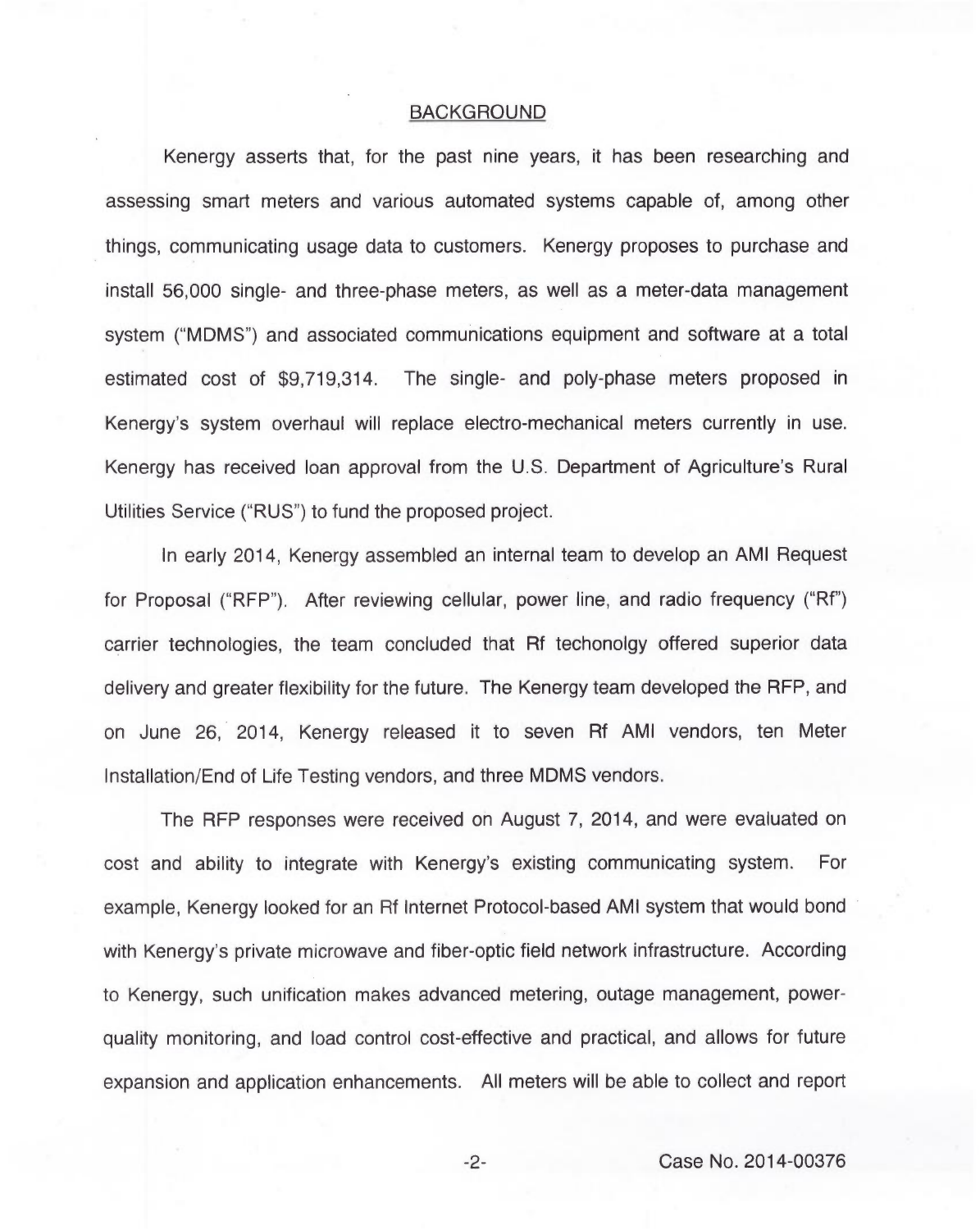kilowatts ("kWs"), kilowatt hours, and voltage. The poly-phase meters will be able to collect and report power factor at peak kW and will accommodate varying voltages. One of the important benefits of the MDMS considered by Kenergy was that the new system will allow for the use of pre-paid metering and "Dynamic Pricing (TOU, Critical Peak, Peak Rebate, Real-time Pricing)."<sup>1</sup>

Kenergy states that upon completion, the system will provide two-way communication that allows it to either automatically control or systematically monitor distribution voltage, capacitance, and switching within its system. Kenergy will use the AMI technology to remotely activate or deactivate meters at apartments and on seasonal accounts, and meters that have been disconnected then reconnected in the last 18 months. The AMI meters will display the on/off switch status directly on the meter display.

### **DISCUSSION**

Kenergy is the only jurisdictional electric distribution cooperative in Kentucky that requires members to read, record, and report individual monthly electric usage. With the completion of its AMI system, Kenergy members will no longer collect and report this information.

Kenergy selected Landis+Gyr to commission and integrate Landis+Gyr Gridstream Rf network into Kenergy's existing communication network. The Landis+Gyr system is capable of providing information via Rf transmission to the MDMS head-end system up to 12 times per hour.

<sup>&</sup>lt;sup>1</sup> Application, Exhibit 1, p. 3 of 3; and See Response of Kenergy Corp. to Initial Request for Information of Commission Staff, Item 3.c.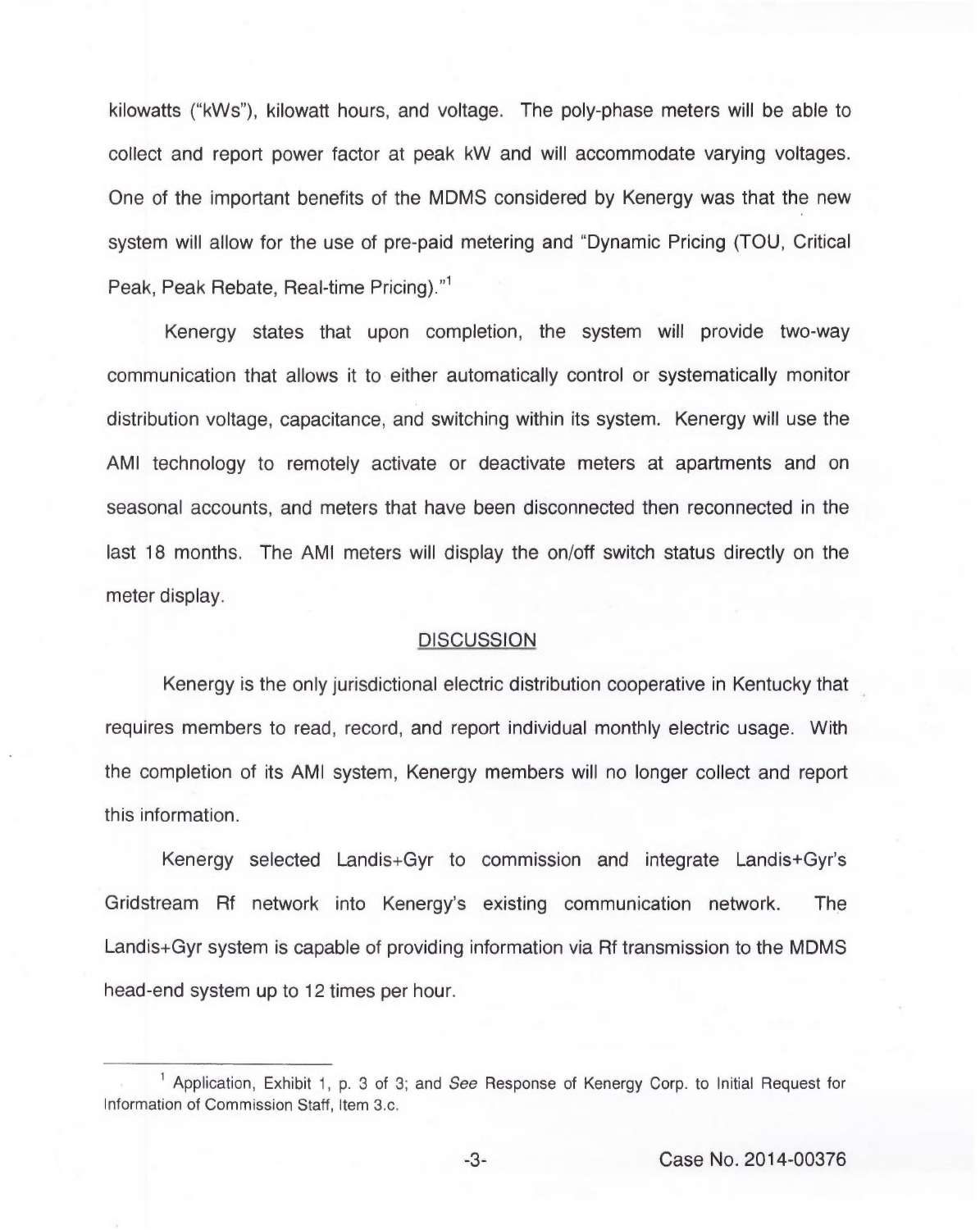Landis+Gyr will further perform system acceptance testing and provide ongoing technical support to Kenergy staff while the system is being installed. It will train Kenergy personnel on the installation and maintenance of network devices, radio and Rf field tools, and on the use of command center head-end software for utility operations and network administration. Further, Kenergy states that under the Master Purchase and Service Agreement, Landis+Gyr is contractually obligated to provide system support for at least 15 years after the deployment of the Gridstream Rf system.<sup>2</sup> Moreover, the software for all meters installed as part of this proposed AMI project can be upgraded remotely.<sup>3</sup>

Kenergy selected Luthan Electric Meter ("LEM") to evaluate and test all electromechanical meters that will be removed and replaced with an AMI meter for accuracy. After testing, LEM proposes to store the removed meters for three months, pending their disposal. The Commission finds that the storage period should be extended to six months in order to accommodate possible customer billing complaints in which examination of a removed electro-mechanical meter might be necessary. Any meters which are stuck, dead, or show an average fast or slow error of 2 percent or greater will be returned to Kenergy for further consideration.

National Information Solutions Cooperative ("NISC") was selected by Kenergy to support the integration of the MDMS with other appropriate Kenergy systems. NISC will assist in performing the system-acceptance testing and will train Kenergy personnel

 $2$  See Response of Kenergy Corp. to Initial Request for Information of Commission Staff, Item 4.  $3/d$ .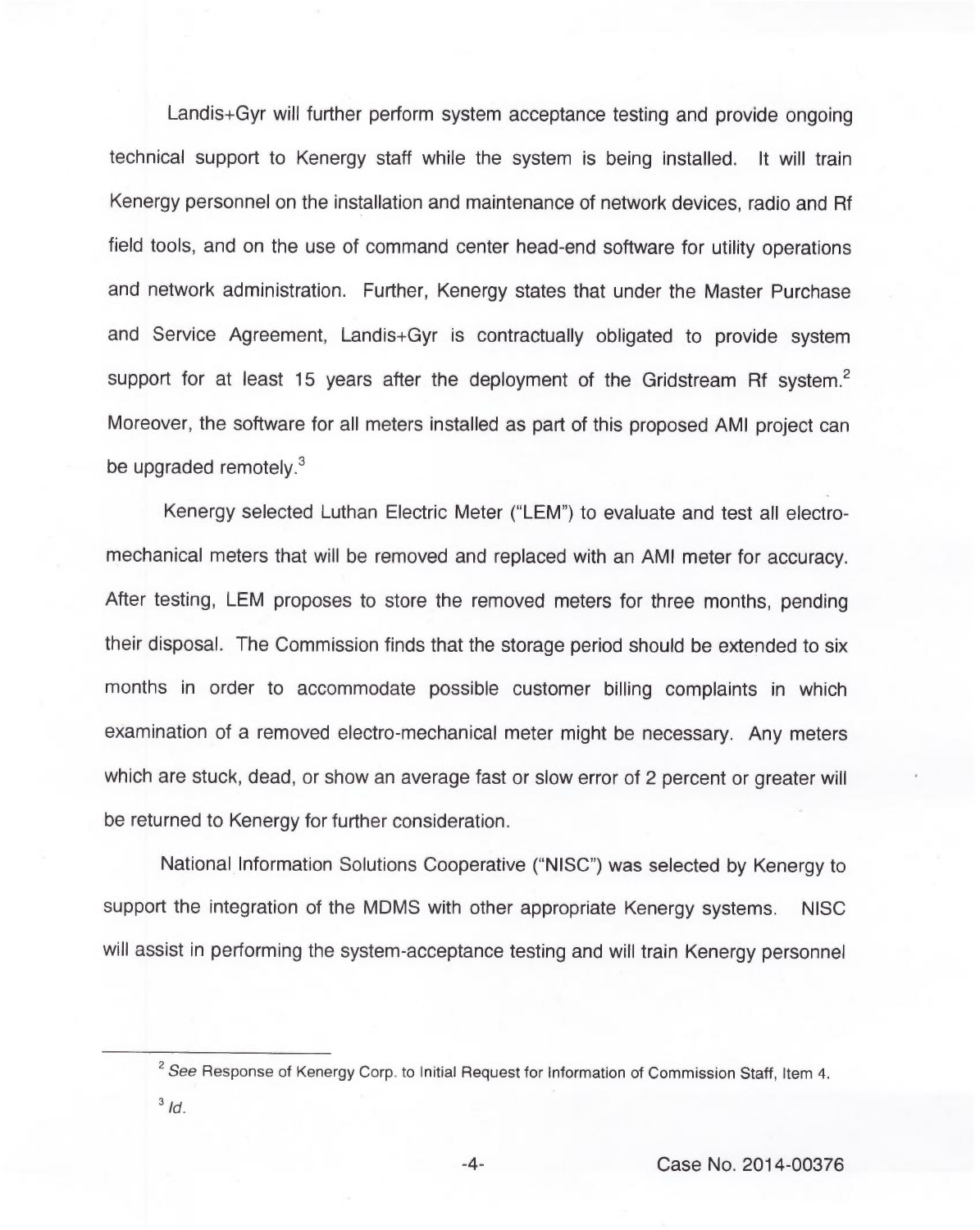in the operation of the MDMS software. NISC will be available to provide technical support for the life of the system.

MyAccount, a software application used with the AMI system, allows customers access to their individual records and data. It will allow members access to hourly usage data, billing, trending information, payments, customer service, and messaging from Kenergy. Members will be able to compare usage data patterns graphically by time of day and to compare day-to-day and year-by-year information. The usage patterns can also be retrieved by customer representatives at Kenergy's offices when discussing a member's individual account.

Smart meters and the smart grid continue to present the utilities and the Commission with technical and economic complexities. For example, the manufacturer asserts a 20-year life for the new AMI system. Kenergy plans to depreciate the system over a 15-year period, at a 6.67 percent rate per annum. Further, Kenergy has not fully depreciated the electro-mechanical metering equipment in its current system. The estimated undepreciated balance, as of December 31, 2014, is \$3,304,363. Kenergy plans to request Commission and RUS approval for a regulatory asset, to be amortized over a ten-year period, for the undepreciated balance of metering equipment plus removal cost.

Having reviewed the record and being otherwise sufficiently advised, the Commission finds that:

1. The AMI installations and equipment proposed by Kenergy as set forth in its application are necessary to provide adequate, reliable service to the existing and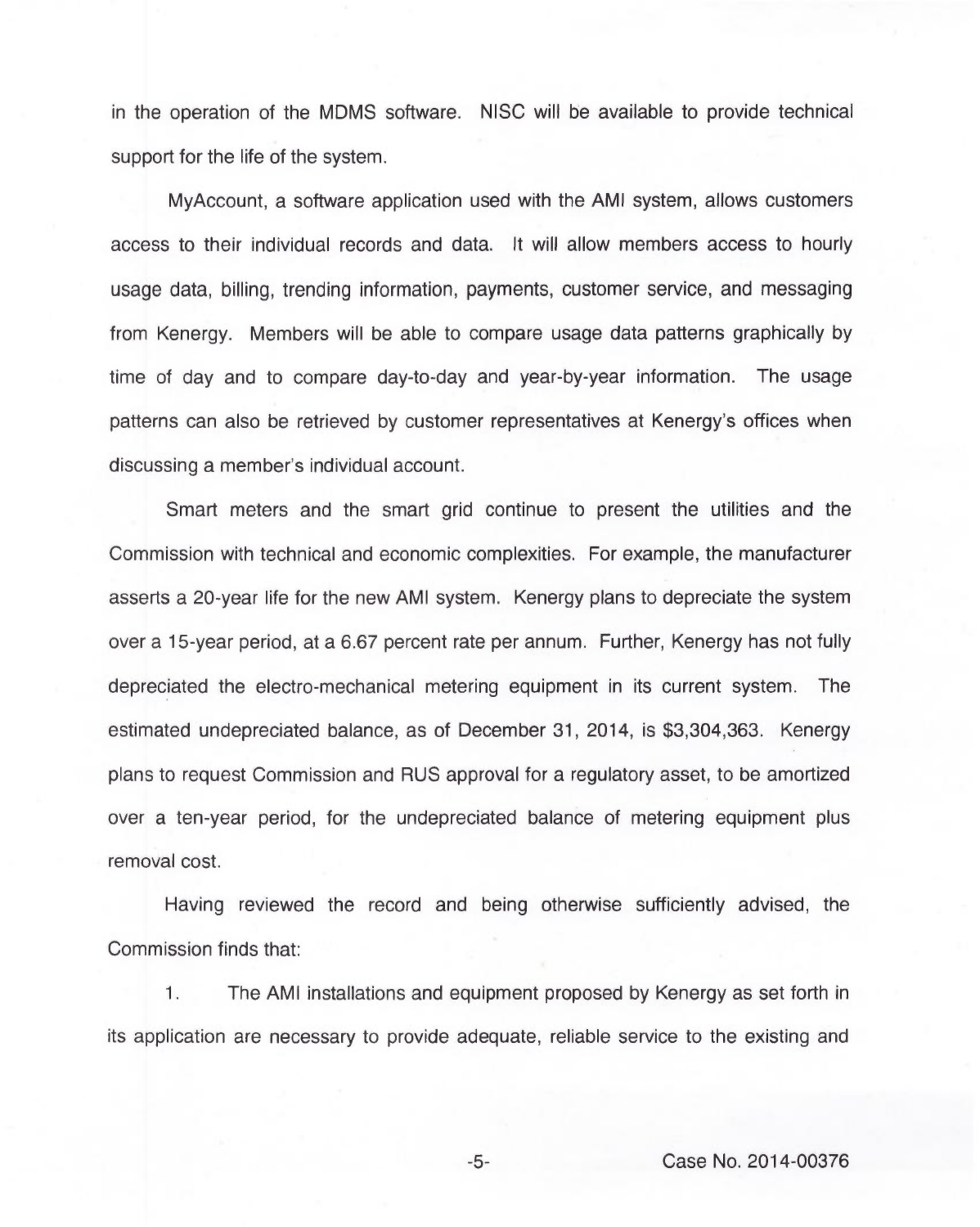forthcoming customers, and Kenergy's Application for a CPCN to install an AMI system is reasonable and should be approved.

2. The proposed system costs are reasonable.

3. The system improvements that are proposed will not duplicate existing facilities and are needed to provide reliable service.

4. <sup>A</sup> 15-year depreciation schedule as proposed by Kenergy is reasonable and should be approved.

5. Kenergy should not establish a regulatory asset for the undepreciated value of the existing meters in its system without prior Commission authorization.

6. Kenergy should store its removed meters with LEM for six months prior to disposal.

7. Kenergy should be relieved from its annual periodic and statistical testing of meters per 807 KAR 5:041, Section 16, for the duration of meter implementation and verification, resuming again in January 2018.

IT IS THEREFORE ORDERED that:

1. Kenergy is granted a CPCN to purchase and install an AMI system as outlined in its application, subject to the condition that Kenergy shall store the removed electro-mechanical meters with LEM for a period of six months.

2. Kenergy is authorized relief from annual periodic and statistical testing of meters per 807 KAR 5:041, Section 16, for the duration of implementation and verification, until January 2018.

3. Kenergy shall not establish a regulatory asset for the undepreciated value of the existing meters in its system without prior Commission authorization.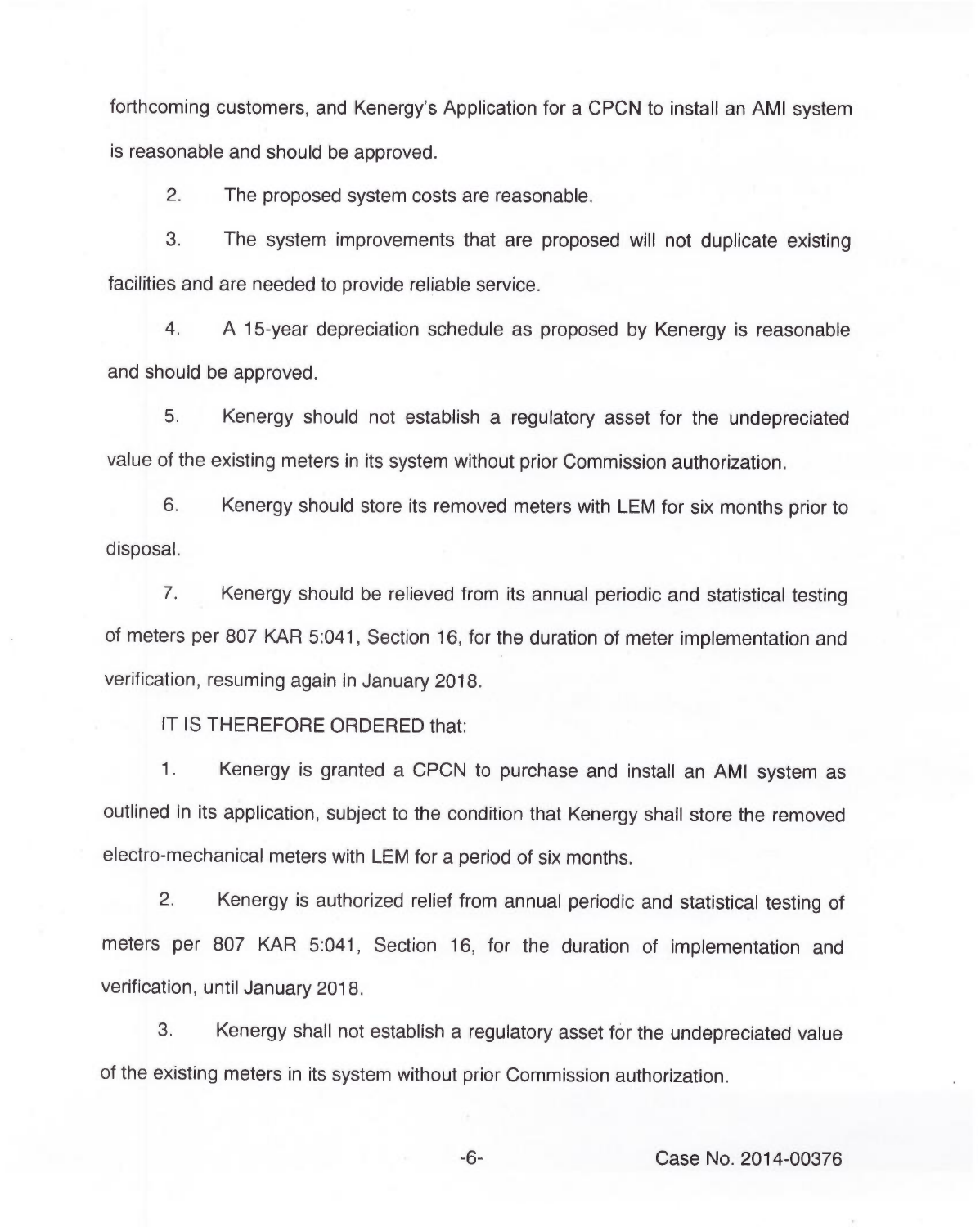By the Commission

| ENTERED                               |  |
|---------------------------------------|--|
| FEB 24 2015                           |  |
| KENTUCKY PUBLIC<br>SERVICE COMMISSION |  |

ATTES Executive Director

Case No. 2014-00376